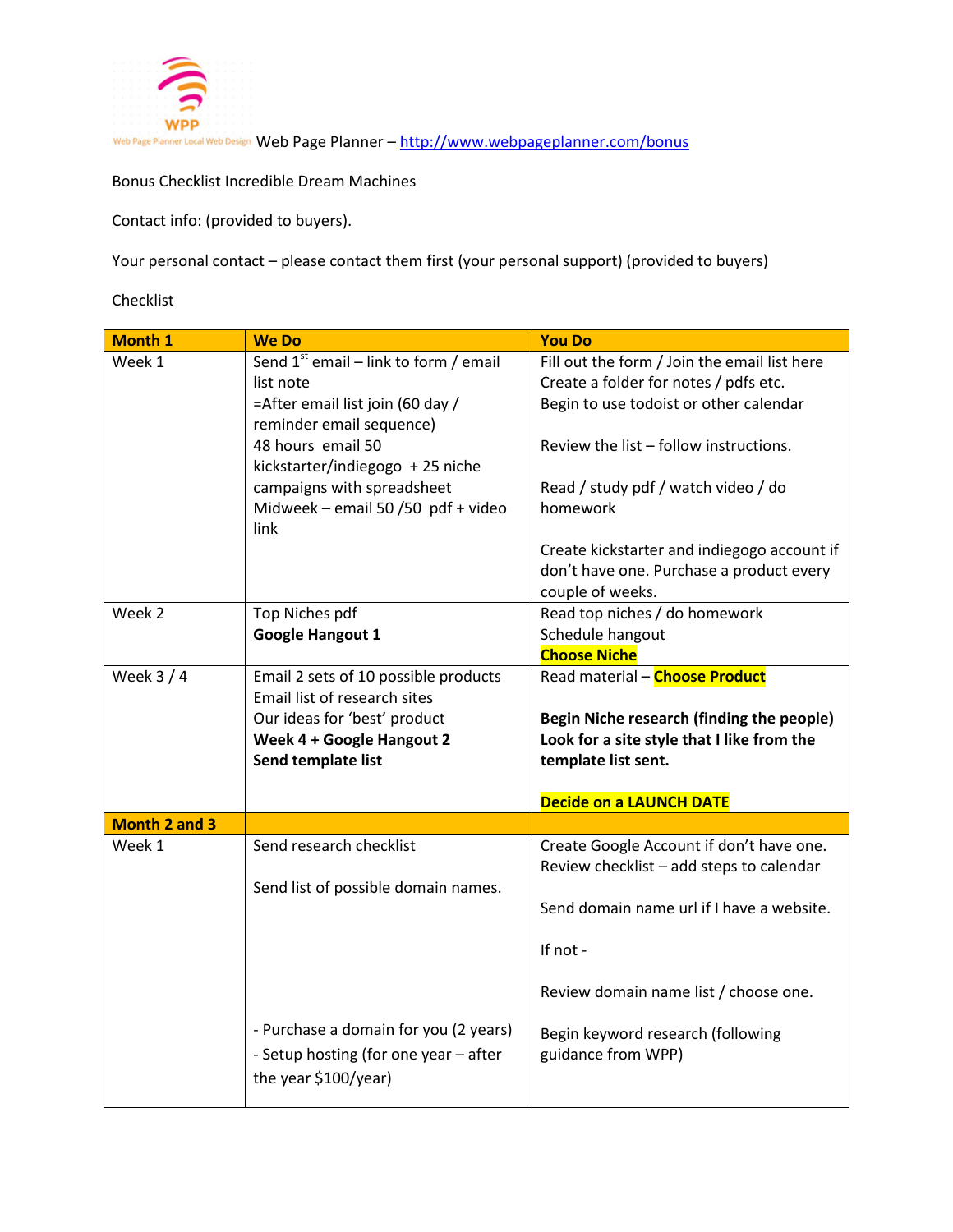

|        | -Setup Wordpress for you<br>- Create a logo for you.<br>If possible you will want to order a<br>prototype product for your business. If<br>you want us to take photographs or<br>video sequences you will send us one<br>of the products too (at your expense).                                                                                                                                                                       | Review logos - accept / reject / modify if<br>needed.                                                                                                                                            |
|--------|---------------------------------------------------------------------------------------------------------------------------------------------------------------------------------------------------------------------------------------------------------------------------------------------------------------------------------------------------------------------------------------------------------------------------------------|--------------------------------------------------------------------------------------------------------------------------------------------------------------------------------------------------|
| Week 2 | If you have a website - this week we'll<br>send you a list of changes / things we<br>need to do to your site to make it<br>better.<br>New site - Wordpress - setup<br>Pages<br>Install plug ins Yoast x 2<br>Setup email address<br>Setup Google analytics<br>Send list of first pages / templates for<br>pages - you will just need to fill in the<br>blank.<br>Setup Google Local / Facebook,<br>Pinterest, Google Plus and Twitter | If have website - review list of changes /<br>accept / reject things.<br>Review list of first pages - fill in the blanks<br>- email them back.<br>Dig into Niche<br>Email keyword research       |
| Week 3 | Integrate social media (to each other<br>and to the website)<br>Using keyword research - create a<br>posting schedule(email). Being<br>creating 10 articles. Post a couple of<br>articles each week.<br>Send how to post video<br>Review trial post - email changes and<br>revisions if needed.                                                                                                                                       | Make sure prototype (if available) is<br>ordered and shipped to WPP<br>Review articles as they are created.<br>Review posting video - craft a trial post.<br>Being daily monitoring of analytics |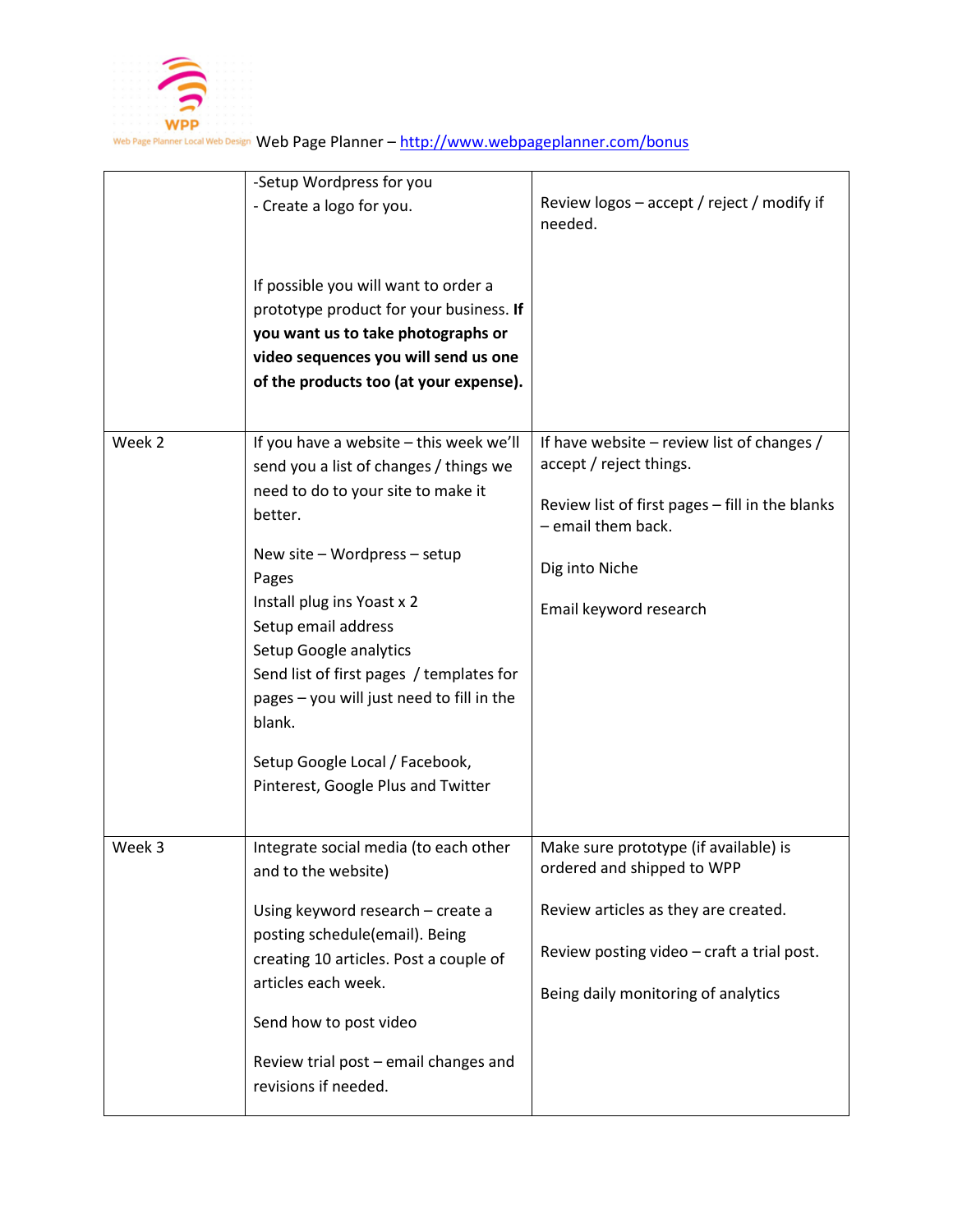

|                             | Send video analytics - along with                                        |                                                         |
|-----------------------------|--------------------------------------------------------------------------|---------------------------------------------------------|
|                             | spreadsheet.                                                             |                                                         |
|                             |                                                                          |                                                         |
| Week 4<br>Begin Priming the | If you sent us a prototype - choose                                      | Begin contacting possible niche partners                |
| Pump                        | one of the following -                                                   | Think about different products we'll be                 |
|                             | -we'll create / edit a video                                             | offering                                                |
|                             | -we'll take $10 - 20$ action photos                                      |                                                         |
|                             | Send Packaging guidance                                                  | Brainstorm with WPP for a freebie /<br>subscriber bonus |
|                             | Create subscriber bonus - report and                                     |                                                         |
|                             | discount                                                                 | If I don't have a prototype I need to think             |
|                             |                                                                          | about the images and video I will be using.             |
|                             | Create a newsletter – add to Aweber.<br>Create a 6 to 10 email follow up | Create a press release                                  |
|                             | sequence (based on your niche)                                           | Gather list of questions.                               |
|                             | Create 3 landing pages for you (so we                                    | Schedule hangout                                        |
|                             | can find the one that works the best.                                    |                                                         |
|                             |                                                                          |                                                         |
|                             | Press Embargo - we find the                                              |                                                         |
|                             | journalists that might be interested in                                  |                                                         |
|                             | your product - you create a press                                        |                                                         |
|                             | release (don't worry we'll give you                                      |                                                         |
|                             | some instructions on how to do this                                      |                                                         |
|                             | and hot to contact the journalist that                                   |                                                         |
|                             | would be interested in your story).                                      |                                                         |
|                             | <b>Midpoint Hangout</b>                                                  |                                                         |
| Week 5                      | We start a Facebook campaign for                                         | Review similar product launches, begin to               |
|                             | you.                                                                     | create the campaign text.                               |
|                             | Create 3 lead pages.                                                     |                                                         |
|                             |                                                                          | Answer emails from new folks on the subs.               |
|                             | Video showing how to track FB / Subs                                     |                                                         |
|                             | We put \$50 in your Facebook Ad                                          |                                                         |
|                             | account.                                                                 |                                                         |
| Week 6 and 7                |                                                                          | Daily check stats                                       |
|                             |                                                                          | Add money to FB campaign.                               |
|                             |                                                                          |                                                         |
|                             |                                                                          | Finalize the types of pledges.                          |
|                             |                                                                          | Send text for the campaign / images /                   |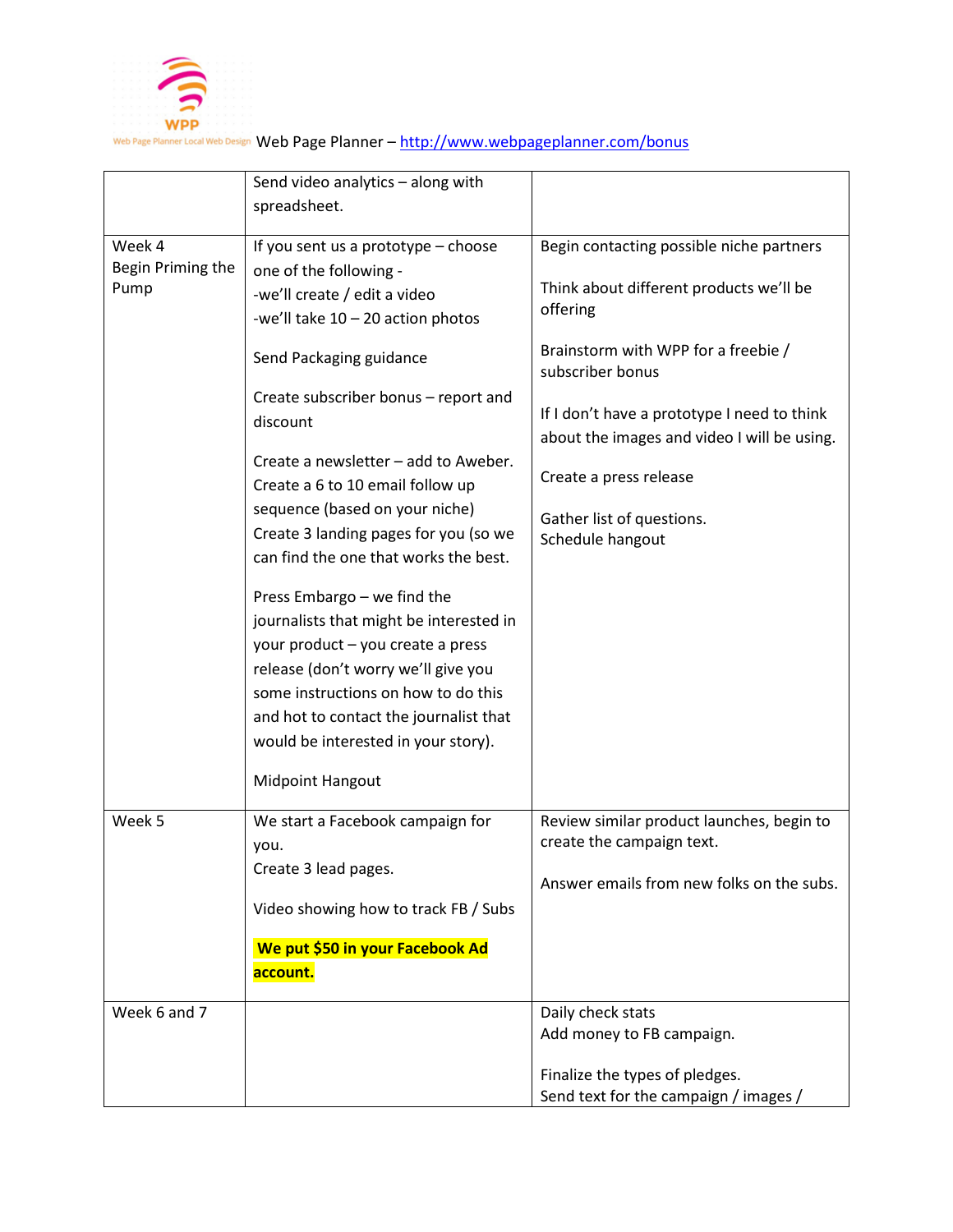

|                      | Review campaign edit / send back                                                                                                                                                                                                                                                                                                                                                                                                                                                                                                                                                                 | video                                                                                                                                                              |
|----------------------|--------------------------------------------------------------------------------------------------------------------------------------------------------------------------------------------------------------------------------------------------------------------------------------------------------------------------------------------------------------------------------------------------------------------------------------------------------------------------------------------------------------------------------------------------------------------------------------------------|--------------------------------------------------------------------------------------------------------------------------------------------------------------------|
|                      | Send ideas for Early Bird Specials                                                                                                                                                                                                                                                                                                                                                                                                                                                                                                                                                               | Approve / adjust early bird specials                                                                                                                               |
| Week 8               | Final Review -<br>Create the following Ad campaigns.<br>Google Ad Words - text and image ads<br>Facebook Ads - 3 images<br>Twitter campaign 3 images<br>Youtube videos created - Ad<br>campaign.                                                                                                                                                                                                                                                                                                                                                                                                 | Final Review of content -<br>Confirm launch activities with niche<br>partners<br>Review / approve ads.                                                             |
| <b>Month 4 and 5</b> | Depends on 30 or 60 day campaign                                                                                                                                                                                                                                                                                                                                                                                                                                                                                                                                                                 |                                                                                                                                                                    |
|                      | Day $1$ – add the campaign, images etc.<br>Day $2$ – everyone reads / comments /<br>edits are made. Email the mailing list<br>- let them know the product we've<br>been talking about is ready to launch.<br>Day $3$ – Launch<br>Begin ad campaign Ad campaigns<br>started. We provide \$250 of<br>advertising funds. These funds are<br>distributed across Google / Facebook,<br>Twitter and Youtube. You will need to<br>match that $-$ you put in \$250 making<br>the initial ad budget \$500.<br>Send reports (daily snapshots).<br>Adjust ads as needed (daily)<br>Weekly reports to client | Day $1$ – review / get friends to review<br>Day 2 - more review<br>Launch $-$<br>Daily - review stats<br>- answer questions<br>- add money to ad funds when needed |